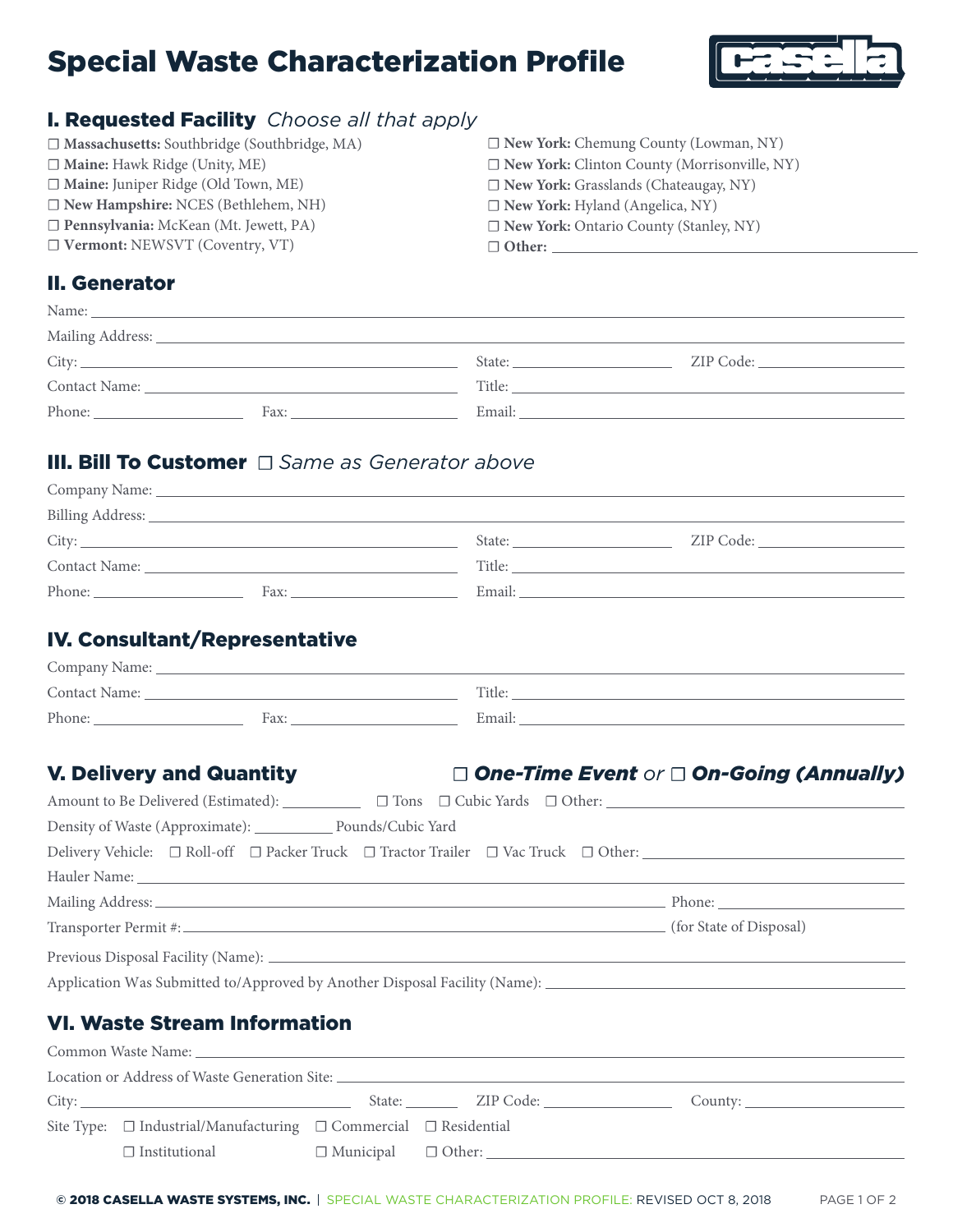| <b>a. Waste Generation Process</b> $\Box$ Check if detailed Process Description is attached as a separate document              |  |  |
|---------------------------------------------------------------------------------------------------------------------------------|--|--|
| Describe the site and waste generating process. Please be as detailed as possible. Include a process flow diagram if available. |  |  |

**b. Waste Description** □ Check if detailed Waste Description is attached as a separate document

*Describe the source of contaminants and materials used to generate the waste. Please be as specific and detailed as possible.*

Describe all hazardous or nuisance properties associated with the waste:

Describe any special handling or disposal procedures:

**Consistency at 70°F:** ☐ Solid; ☐ Semi-Solid; ☐ Sludge; ☐ Liquid; ☐ Powder; ☐ Other

Ignitable (per 40 CFR 261.21):  $\Box$  Yes  $\Box$  No

Reactive (per 40 CFR 261.23):  $\Box$  Yes  $\Box$  No

Free Liquids: □ Yes □ No

% Solids:

Odor: pH Range:

Is the waste an EPA listed hazardous waste under 40 CFR 261?  $\Box$  Yes  $\Box$  No

Is the waste non-hazardous waste from a CERCLA site?  $\Box$  Yes  $\Box$  No

Is the waste considered hazardous in the state of origin or the state of disposal?  $\Box$  Yes  $\Box$  No

Is the waste a treated hazardous waste, a de-listed hazardous waste or subject to land disposal restrictions (LDR) under 40 CFR 268, Subpart D? ☐ Yes ☐ No

#### c. Analytical Data

*At a minimum, full RCRA waste characterization analysis is required (§ 40 CFR 261) unless the applicant provides acceptable justification for submittal of less comprehensive data. The generator is responsible for proper waste characterization.*

**Is representative waste characterization analysis attached?**

 $\Box$  Yes  $\rightarrow$  Please complete Appendix A of profile form.

 $\Box$  No  $\rightarrow$  Please provide detailed explanation supporting the use of generator knowledge in lieu of analysis:

# VII. Generator Certification

I hereby certify that (1) I am the duly authorized representative of the generator; (2) all information submitted on this form and on supplemental materials is true and accurate; (3) the information provided herein, including any supplemental information, such as laboratory analytical, SDS, etc., accurately describes the waste stream to be delivered to the facility and that all known or suspected hazards have been disclosed; (4) Casella can contact the laboratory directly to discuss our attached waste stream. I understand that once the waste stream is approved by Casella based on this information, any deviation in the source, composition, constituents or characteristics of the waste stream from the information described herein, may render the waste stream unacceptable for disposal, at the sole discretion of Casella. I further understand that any deviation from the information contained herein will require immediate notification to the disposal facility and cessation of disposal.

#### **Signature (Generator):**

Name (Print): Company:

Title: <u>Date: Date: Date: Date: Date: Date: Date: Date: Date: Date: Date: Date: Date: Date: Date: Date: Date: Date: Date: Date: Date: Date: Date: Date: Date: Date: Date: Date: Date: Date: Date: Date: Date: Date: Date: Date</u>

© 2018 CASELLA WASTE SYSTEMS, INC. | SPECIAL WASTE CHARACTERIZATION PROFILE: REVISED OCT 8, 2018